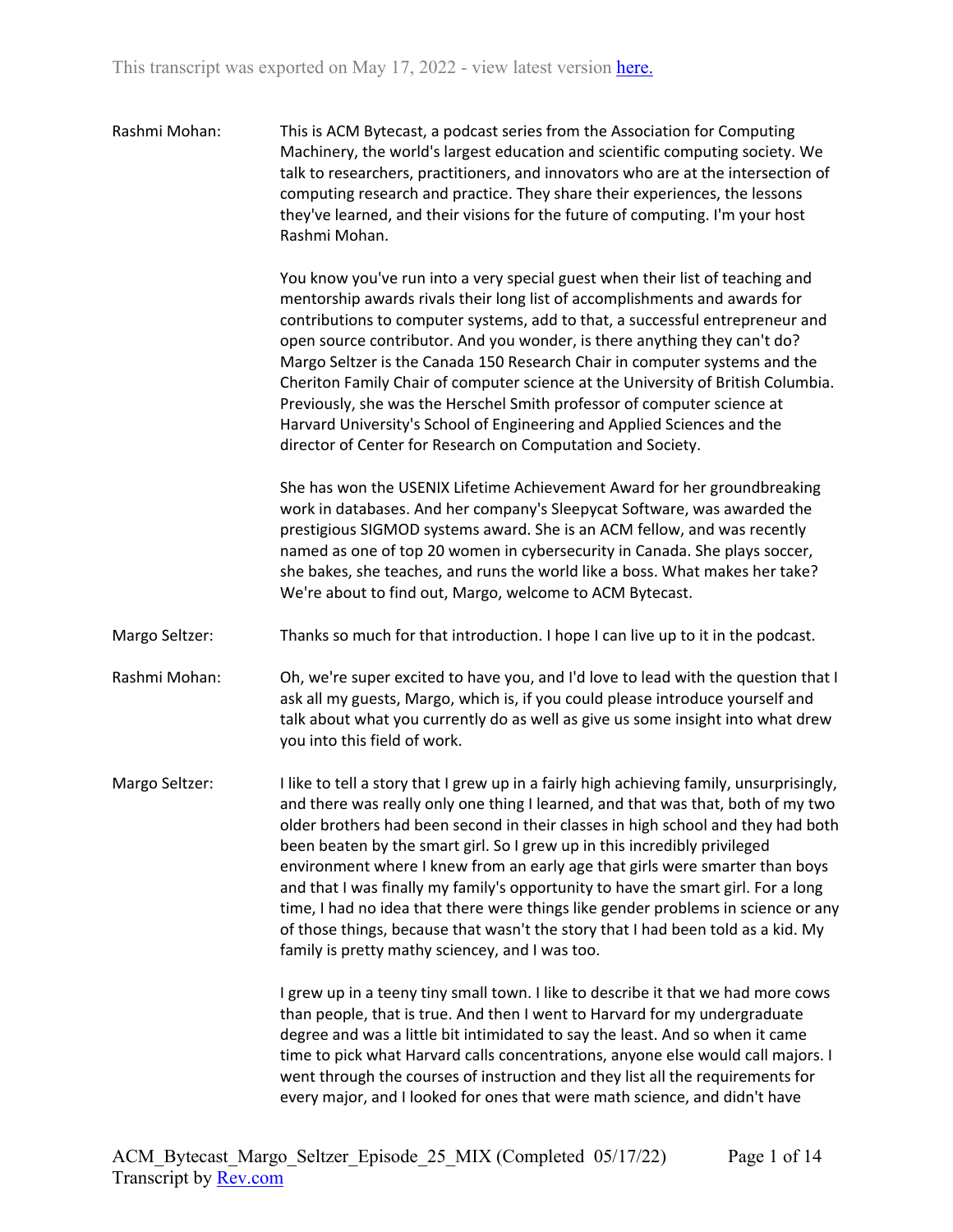either a thesis requirement or a comprehensive exam, and you could still get honors.

I want to be very explicit, I actually do not advise either my children or my advisees or any of my students to use this algorithm, but it is in fact exactly the algorithm that I chose. At that time, Harvard had no computer science degree, but they did have an applied mathematics program which had some computer science. And I had an older brother who had done computer science, so I figured if he could do it I could too. This is how I stumbled into a field that has become a profession and has served me pretty well for the past very large number of years. That's sort of the origin story. Where should we go from there?

- Rashmi Mohan: It seems to have worked out really well for you, I get what you're saying about, don't use this algorithm today. I also wanted to know, what do you currently do? What does your role look like today?
- Margo Seltzer: So my role today is a little bit crazy to be perfectly honest. I came to UBC four years ago, and part of my mandate was really to rebuild a systems group that was starting to suffer some attrition, many of our core faculty were starting to think about retirement. And so they were looking to rejuvenate the systems area, and largely I was brought in to do that. So I'm in the same role I was at for the 25 years prior, but doing it in quite a different way. So I have many more students than I ever had when I was at Harvard, and I now have three new junior colleagues that I am mentoring. I'm super excited, I think they are really the people who are going to do the great work at UBC and my job is to support them in any way I can.

As part of that effort, we are trying to put together an industry consortium, and let me be perfectly transparent, I had a fabulous graduate school experience at Berkeley under the four superstars of Patterson Cats, Stone Breaker and [inaudible 00:05:14]. And they had a fabulous set up with industry where twice a year, we went and have these retreats. We got to know the really big names in our fields, they gave us feedback on our work, and I have actually wanted to reproduce an environment like that for my students ever since I became a faculty member. And I feel like we're on the verge of being ready to launch something like that at UBC, where we can give that experience to our students as well. So having been here four years, I decided not only to admit lots of students, but that I should be bold, which some people might interpret as crazy in my research and really branch out into areas that reflected the interest of the postdocs.

I was able to recruit as well as the students that I'm able to recruit. I actually have research activities in areas that many people might not even think of as systems, but it's a pretty broad portfolio. So for example, I have a fabulously successful collaboration with Cynthia Rudin of duke, and we do interpretable machine learning. And I like to say, she does all the hard math stuff, and I like to try to make it run really fast, but we've had a fabulously... Just incredibly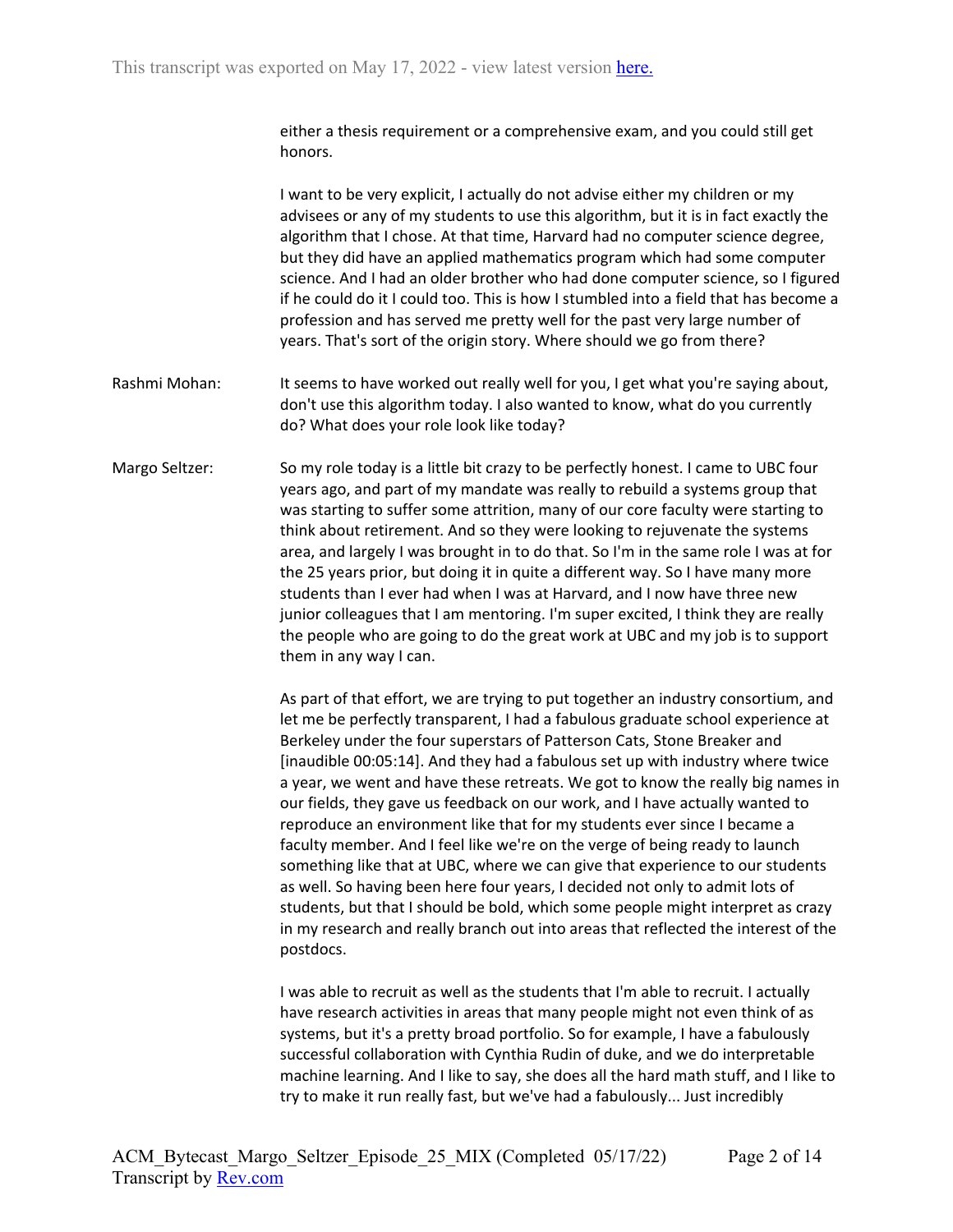productive collaboration there. So this week is giving a keynote at AAAI. We have a paper there, we'll have a paper coming out at AI stats. We regularly submit to places like ICML and Europes, and that's been tremendously fun and I've gotten to learn a ton. So that's one area.

I became really interested in program synthesis over the past seven or eight years and starting a project at Harvard, that again, you could either describe as courageous or crazy. And then based on that, we've done some more program synthesis here at UBC. I'm really interested in graph processing systems, so I have a bunch of students who work on that. I was managed to attract a postdoc who has a background in real time systems. And so we've been collaborating with colleagues in the chemistry department who have a fully automated lab where they do chemical synthesis and we're looking at security problems there. So it's sort of a cyber physical security angle.

And storage is my bread and butter, so I have a couple of students who do work in storage. I have claimed for 30 years that I am not a networking person, and now I find myself working with a student who wants to do programmable network switches. So I have work in that area too, and I'm probably forgetting a few things. But I think the higher or bit is that, I think too often, we constrain ourselves to focusing in a teeny tiny area. And I think the most interesting problems really take place at the boundaries between conventional areas. So I've been trying to get rid of all those boundaries.

- Rashmi Mohan: That's incredible, Margo. That interdisciplinary work that you talk about sounds amazingly interesting and probably opens up to so many other sort of collaborations for you. Do you feel like some of the... I mean, how does one... What would be your advice? How does one seek out these collaborations? Is it typically from something... Like you are in charge of this program and you have this ability to look for these opportunities because you believe that this is where the interesting work happens. How does one sort of train themselves in that direction? Or what would your guidance be if one is not exactly in that environment? How do we develop that skill?
- Margo Seltzer: I think the core answer there is an intellectual openness, and also... Sometimes it's just finding the right people even if you don't feel like they're working on exactly the problem you want to be working on. So when Cynthia and I started our collaboration, there was no thought in the back of my head that I am going to move into this area, I am going to actually make huge strides in machine learning. That was just not on the radar screen. Instead it was Cynthia who was looking for ways to make her techniques more scalable, and I had students who'd worked on similar problems and we made software more scalable. And so it required that I reach outside my comfort zone, I start to think about papers that have mathematical proofs and theorems, which is not something I'm super comfortable with. And at the end of the day, the key ability is the ability to be truly humble and ask what I like to call are the stupid questions, because this was a new area.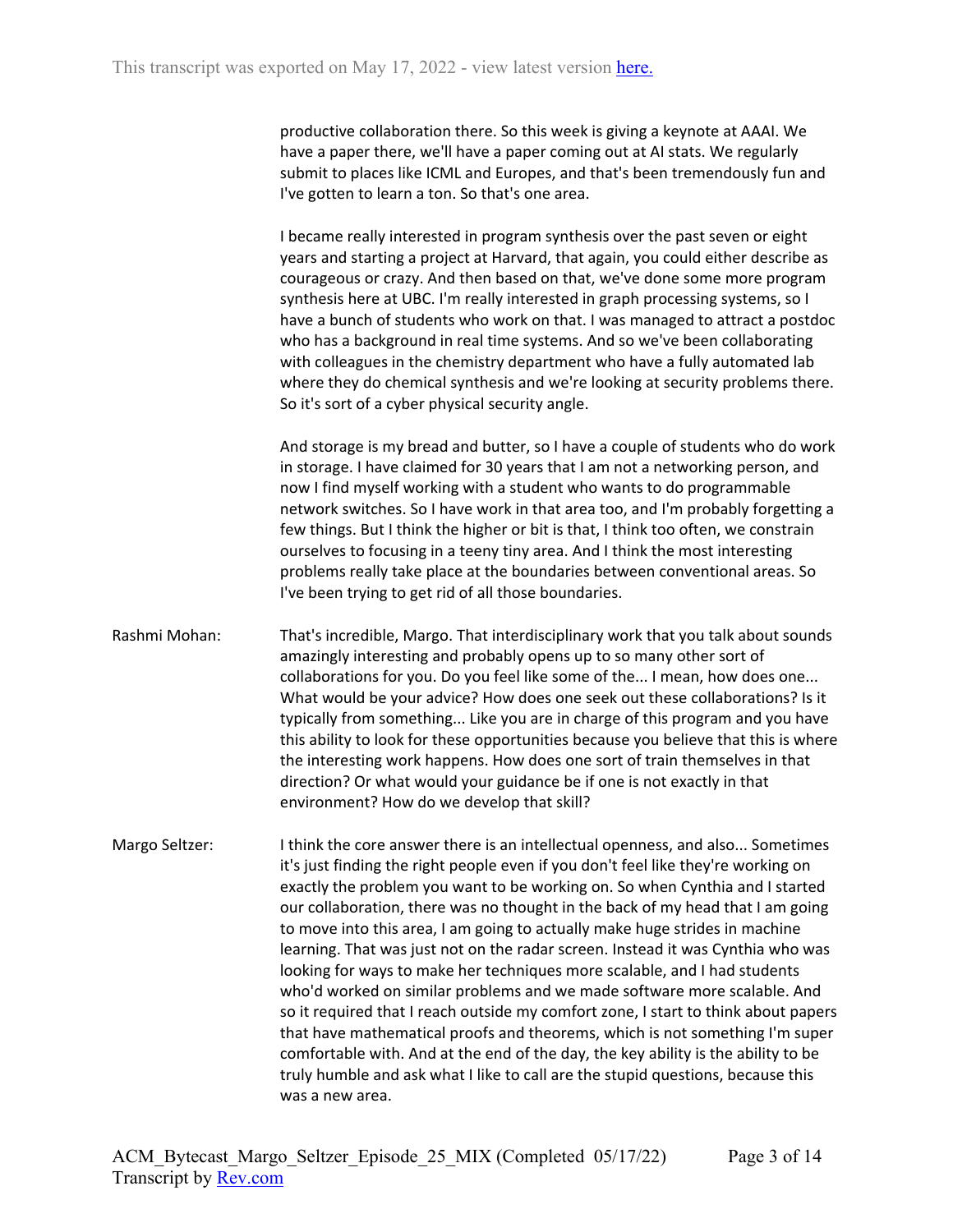I didn't have any expertise, but I had a very trusting relationship with Cynthia where I felt comfortable saying like, I don't understand this, and it seems like this other thing is true. And sometimes those stupid questions would lead to really interesting breakthroughs for us. And similarly, there were the flip side happened where there were systems issues where we had authority problem to solve, and Cynthia would ask an innocent question and we'd all look at each other, it's like, oh my God, that's exactly right. That will help us solve this problem.

I think the more senior you become, the more you expect yourself to know all the answers. And I think that's really, really dangerous. I think the naivete and innocence and willingness to ask what you think might be really stupid questions is actually incredibly liberating. And so I have really embraced working with students and saying, "Look, I do not know what you are... I don't understand this to the level you do. So help me come up to speed on it." And I think it takes a certain confidence to be able to say that. And then with that confidence, the ability to say, I just don't know, but I want to learn. And I think that is perhaps the scariest part and the thing that people find most challenging.

- Rashmi Mohan: That's an absolutely mind blowing I would say, idea that you bring about. And I think it ties back to, again, I was listening to some of your other talks where you talk about, also taking risks, you are taking a risk when you go into this area, I mean, you've built expertise in a certain area over a number of years, and now you're going into an area that you're not that familiar with. So one, I completely agree with what you're saying, which is you go in there with a level of humility and willingness to learn, but also with the risk that this may work out, this may not, we don't know where this is going to lead. And that risk, I remember you mentioning was, is easier to take when you are earlier in your career. Is that necessarily true?
- Margo Seltzer: Yes and no. I mean, the publisher perish mentality is absolutely there, especially with young faculty. And I think that does breed a certain kind of risk averseness. And so as a young faculty member, I think that's really hard, because you want to go into a project with a pretty high confidence that something is going to work out. Now, if you know for a fact going in that something is going to work, then I would argue it can't exactly be research. But I think as a young faculty member, you need to go with the high probability projects, or at least many of your projects should be high probability. But I think there's always space maybe for a little bit of risk. And I think maybe the key is to practice taking risks, even at an early stage, not with everything, but at any point in time, maybe there's one somewhat risky thing that you're working on that if it pans out is going to be super exciting, and if it doesn't pan out, you'll learn a ton.

Rashmi Mohan: Do you feel, Margo that collaboration... I know one of the goals that you have with this role that you've taken up is to actually bring industry and academia closer. Do you feel like the collaboration that you have currently with Cynthia as you were mentioning, seems like more academic to academic collaboration,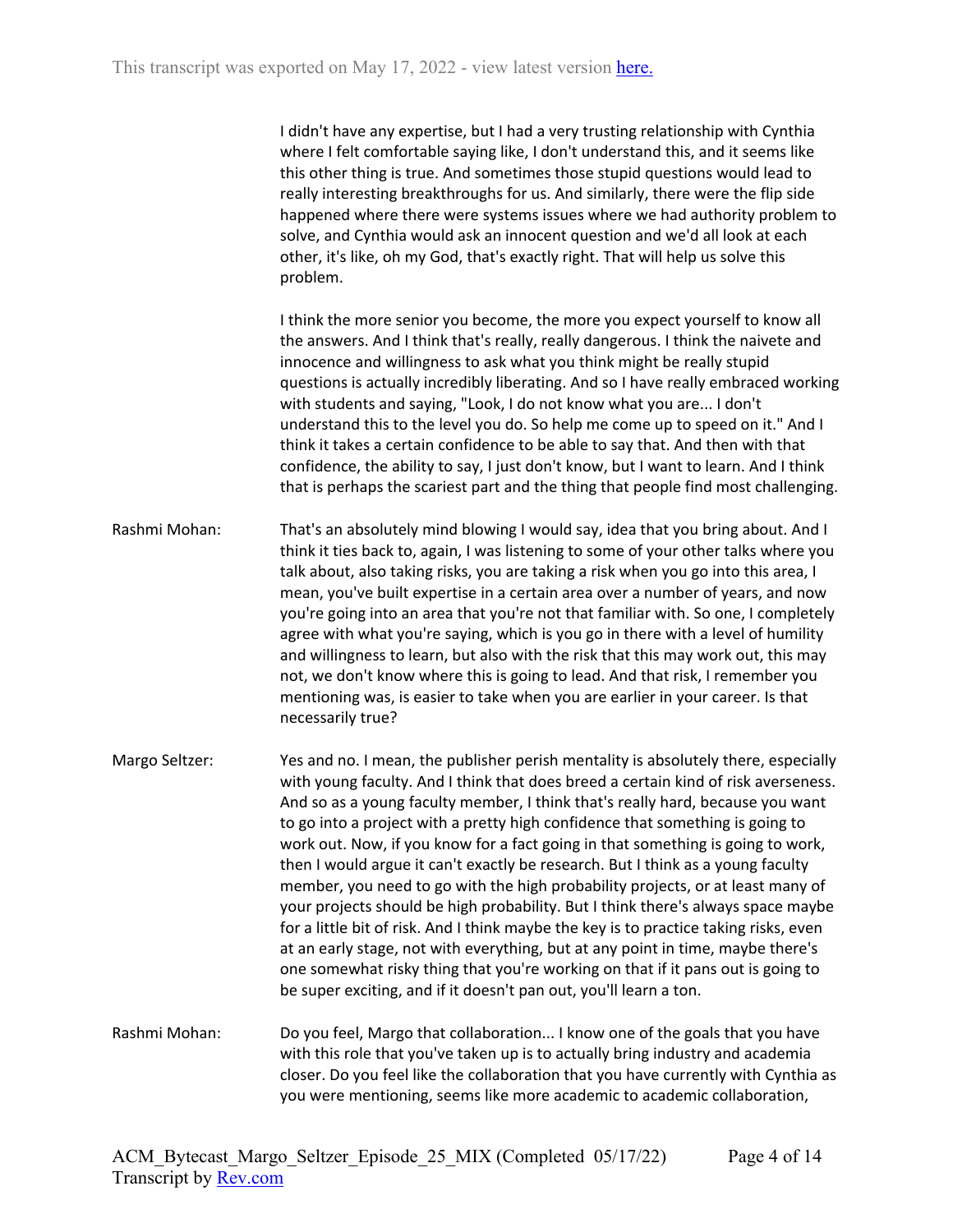other challenges that happen when you are working with folks in industry and trying to solve a common problem that maybe one of you has identified?

Margo Seltzer: Cynthia and I are very much an academic academic collaboration. This issue of academic industry collaboration is one that has really changed dramatically over the course of my career. So when I started in this field, there was a much blurrier line between academic research and commercial practice, at least in systems. And this was manifest in the conferences we had, where you would have not only faculty trying to publish papers, but you would have people who work in research labs and there were more of them then, but you would also have product people, and the product people kept us grounded. So I like to joke that, I'm not interested in solving problems that start with the statement if pigs could fly, because I've never seen the flying pigs. So having not only industrial collaborators, but industrial collaborators who embedded in the product space that have to solve real people's problems, I think is crucial.

> And I feel that what has happened as our field has matured is that the gap between research and product has become so wide, that some of the time I feel like those of us in academia are working on problems that are just not relevant today and won't be relevant for a long time. And I feel that has been a disservice. So one of the best experiences I had in graduate school was the biannual retreats that we used to have where we got real feedback from real people, and sometimes it was like, yeah, that's never going to work in practice, do something better. And that was really valuable. And today, in some cases, comments like that it's like, "Well, we don't care about practice, we're looking at the future." I think that's a little bit myopic.

Rashmi Mohan: I do have to talk about your graduate school experience though. I know your work on the Berkeley DB, I mean, was innovative and part break, and as integral to your story, would you like to talk a little bit about that? And how-

Margo Seltzer: Sure.

Rashmi Mohan: .... It came about?

Margo Seltzer: Berkeley DB is in large part the result of what I like to call, dumb graduate student syndrome. I took a graduate database course from my stone breaker, and I found one of the papers by Vitword Lipman, particularly engaging. It was about extensible dynamic hashing. And this happened to coincide with when the folks in the Computer Systems Research Group, that is, the people who brought you Berkeley Unix, were working on freeing up the entire user level suite of libraries and tools to which ultimately would enable an unencumbered Unix distribution. And so they needed replacements for lots of things. And one of the things they needed replacements for were the old NDBM package and the in-memory H search package, both of which were methods of doing hashing. And I was a dumb naive graduate student. And so Keith Bostick, who at the time was my roommate, is now my husband and has been for many years,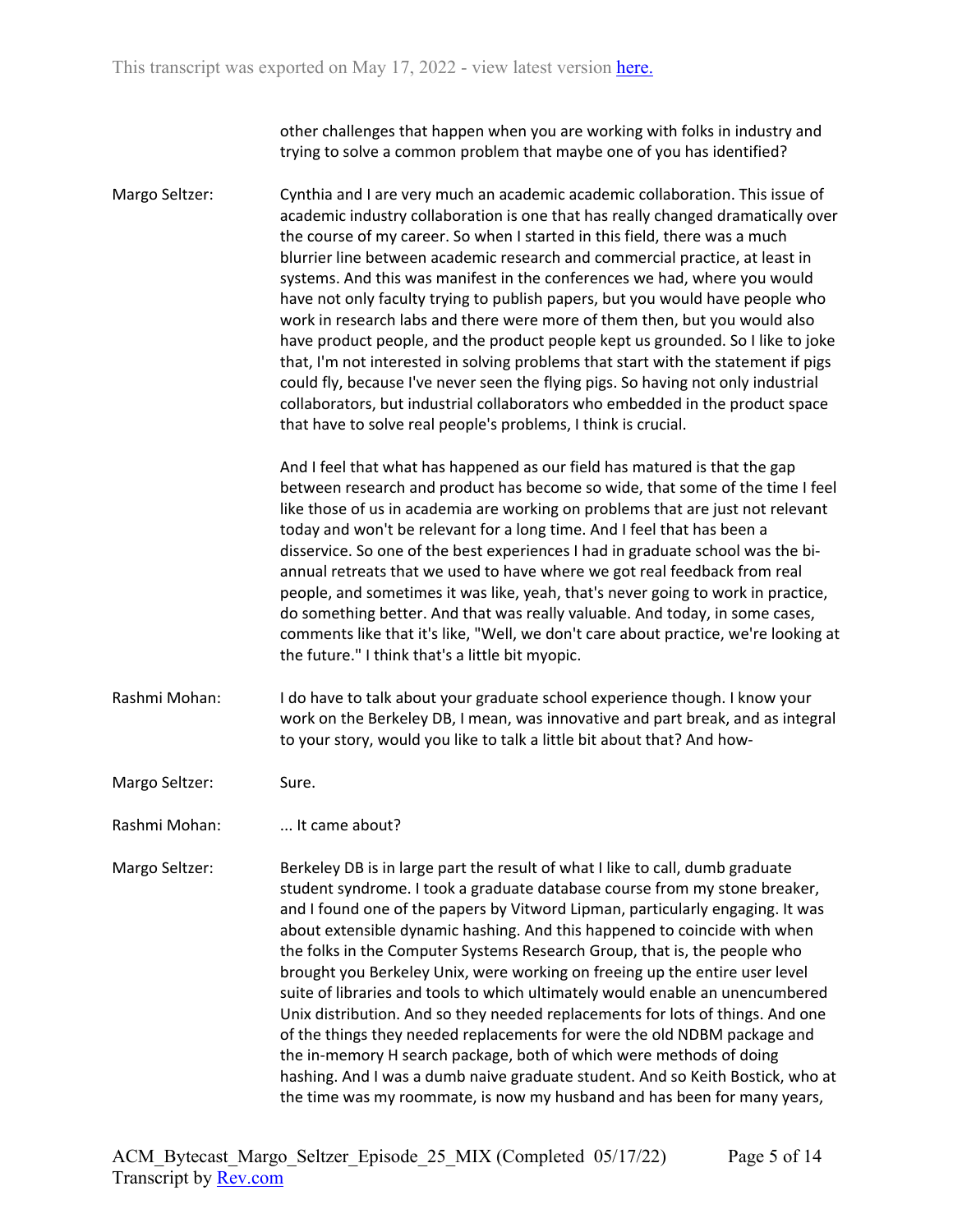said, "Hey, how would you like to do that cool stuff that you're reading about as a replacement for these packages?"

And I was like, "Sure, I'll do that." As I said, this was dumb graduate student syndrome. As a result, so I teamed up with a fellow I had never met, this was back in the early 90s when remote collaboration was not necessarily a thing. And Ozan Niatenai, he was at York University managed to build this hash package without ever meeting in person. And I don't think we ever even spoke on the phone, but we exchanged a lot of email, and we put together this little hash package. And that was the beginning. And then Keith Bostick who had in the back of his head had always wanted to use a, what he called a record manager to implement a new unencumbered version of VI roped in Mike Olson, who had worked at a bunch of companies. And the first thing he'd done at all those companies was build a B-tree package.

And Mike was currently a master student working on the Postgres project. And Keith's like, "Hey, Mike, how would you like to build another B-tree?" Mike is like, "Oh my God, no, I've built so many of those." And then Keith convinced him that if he did it one more time, he would never have to do it again, so Mike bought in. And so what happened was, we have this hash package, Mike built Btrees, Keith really did the architecture to give us access method independent API on top of these two software packages. This was essentially the beginning of Berkeley DB. This got released as db 1.85. It was shipped with 4.4BSD.

And then a funny thing happened, which is people started using it. And people started using it in really scary ways. So we would periodically get email, like we're using Berkeley DB to store credit card data, and it was like, it's not designed for that, it can lose data. There's no reliability. And Mike and I had done what was really an academic prototype of how to add transactions to Berkeley DB, which you can think of as providing sort of the core functionality of a relational database in a very different package. And it was a package that would let you just link it directly into lots of applications.

At some point, Keith and I got approached by Netscape, that was where the first browser people out of the University of Michigan, who also developed an LDAP server, which became instrumental. Anyway, they were like, "Hey, that transaction stuff, whatever happened to it?" It was like, "No, no grad student code." But at the end of the day they said, we'd really like a transactional version of Berkeley DB, and this is something Keith and I, having now been married for a while, decided we'd really like to build.

And essentially we crafted a deal with Netscape, such that we could do this work we really wanted to do, we would retain rights to it, so we could try to go sell it to others. And from a personal level, if we never sold another copy, we will be really happy because we produced some good technology. And so it was on the basis of that deal that we started a company because, well, there was actually a house we owned and we didn't want to bet the house. And so we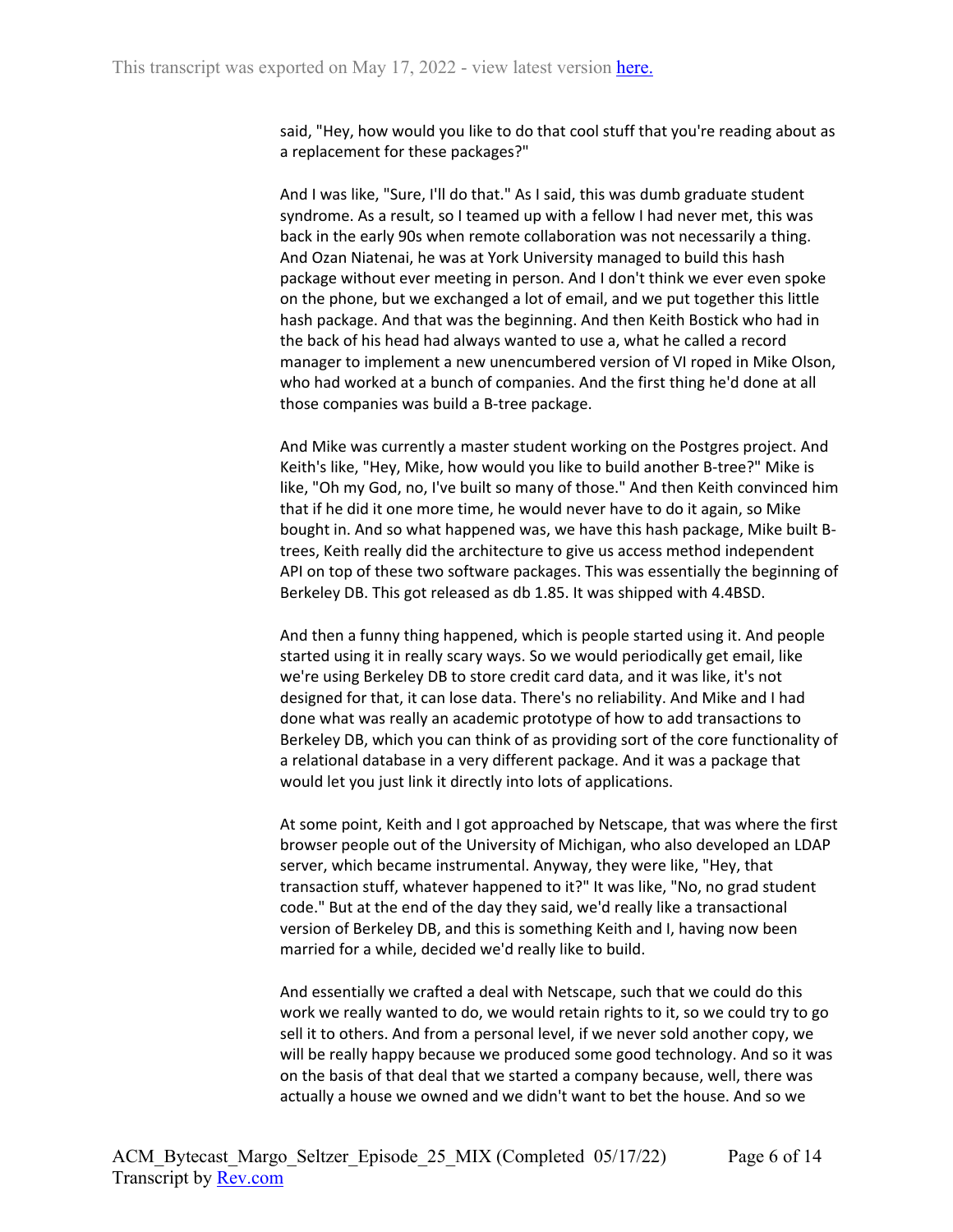formed a company, and then after we got the first release of the product for Netscape, we hung a shingle out, which in those early web days meant you built a website, and lo and behold, other people wanted to buy it too. That's the Berkeley DB origin story.

There were a couple of strategic decisions that really enabled BDB to be what it was. The first was that, we structured this deal with Netscape so that we never had to take any external funding, we were not looking to become rich, we didn't want to work with venture capitalists, it was, this is enough money to let us do this project, in what I like to describe as, the second 40 hours, and build a piece of software that we really cared about. So we didn't start out with these world domination expectations. And I think that was crucial.

The second piece is that, Keith invested a huge amount of time talking to lawyers and other people who had open source libraries in figuring out how we could maintain Berkeley DB as an open source product that would be available to the research community and to anyone else who was building open source, and yet, provide a foundation that would let us have a business that generated revenue. And so I think we were, if we weren't the first, we were certainly one of the first to really have a dual license business where we had an open source license, and yet, we also had a business where we could make money by selling licenses to people. That was all Keith's hard work at getting the right license and making that happen.

- Rashmi Mohan: That's some pretty, I would say, visionary, work there because, like you mentioned, it was not very common. Although I do want to ask you, the idea of staying self-funded, was that common in those times? I mean, I know today you think about startups and you think about one of the first things after you have somewhat of a viable product is to go out and seek funding to be able to scale, to be able to hire, to be able to do all the things that you want to do. So was that decision unique for those times?
- Margo Seltzer: Oh, heavens yes. It is still possible to build applications in your basement, but when you say startup, that's not the stars that show up in people's eyes. They want the prestige of being venture funded and working with all these big names, and we were sort of the antithesis of that. And in fact, my own PhD advisor at points during the history of Sleepycat told us we were idiots for not going out and taking venture. And then when the boom of the early 2000s became the best, he then thought we were brilliant for having this open source dual model. And I'm pretty sure that we didn't actually change our intellect at any point, we just really... We were really invested in building a cool product, not in getting rich. And I think a lot of people let the lure of fame and fortune cloud their decision making, even today.
- Rashmi Mohan: That's amazing to hear about, how you made that conscious choice. And you were able to stick with it and build this product out to the vision that you had for it.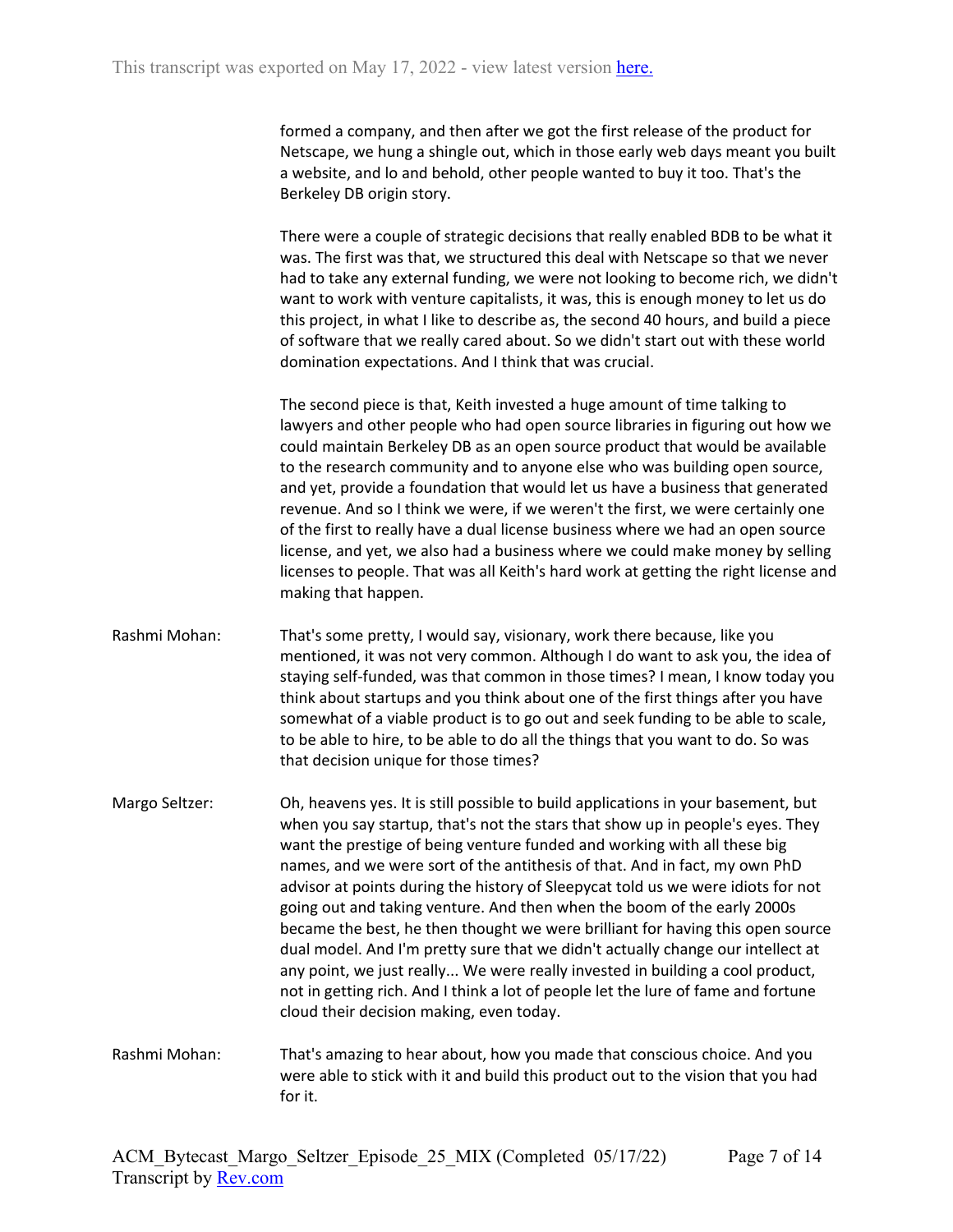ACM is available on Apple Podcasts, Google Podcast, Podbean, Spotify, Stitcher and TuneIn. If you're enjoying this episode, please subscribe and leave us a review on your favorite platform.

For you personally, Margo, you did make a transition from running this as an open source product into a business, and then being the CTO while also balancing your academic career, that's no mean feat. So how did you do it? I mean, I know you mentioned 80 hour weeks, my heart stopped for a minute, but what else are we missing?

- Margo Seltzer: I've mentioned the little bit crazy part, right? We didn't know exactly what we were getting ourselves into. And it really was both of us had day jobs when we started, and so it was like, do all the work for the day job, which in my case meant, try to get tenure and then figure out what cycles you have for the night job, which is how to get Berkeley DB into a stable version that we could sell. So it was totally insane. I don't actually recommend this for most people, but we were younger then, this was pre kids, although we did have our first child only a year or so after starting the company. I not necessarily my recommended parenting advice either, but it seems to work out, that particular child has now become a trusted colleague, and it's fabulous. It was crazy. It was insane. I wouldn't advise anybody to do it, but it was the right thing for me to do at the time.
- Rashmi Mohan: It is our journey, and when you look back at it, of course, you have a different vision or different view of how things would've played out, but sounds like it worked out really well for you. But speaking of tenure at Harvard, Margo, I did read that you were only the second woman to gain tenure at Harvard. What was that journey like?
- Margo Seltzer: I was the first junior woman promoted from within in the entire, what is now school of engineering and applied sciences was the division of engineering and applied sciences at the time. The first woman was Barbara Gross. She was hired in as a tenured professor. She was wonderful and fabulous, and I'm sure I couldn't have gotten where I got without her. So there were a couple of firsts in there, like when I had to explain to my dean that I was about to have a baby, unlike my male colleagues who could show up at Christmas parties with wives who were eight months pregnant, that was not an option for me, it was going to become very apparent that there was a child on the horizon. But I have to say, my Dean was amazing. I go into break the news and he's like, "What do you want to do?"

And I said, well, my plan is that, the baby is due in December, so I will co-teach in the fall. I will front load my responsibilities so that when the baby arrives my colleague can take over. And then in the spring I will come back to work with the baby in tow, and I'll be able to teach my course in the spring. This was in the days before reasonably decent parental leave policies and stuff like that. So that was the plan. And he was like, "Okay." Like really? That was it? And so I brought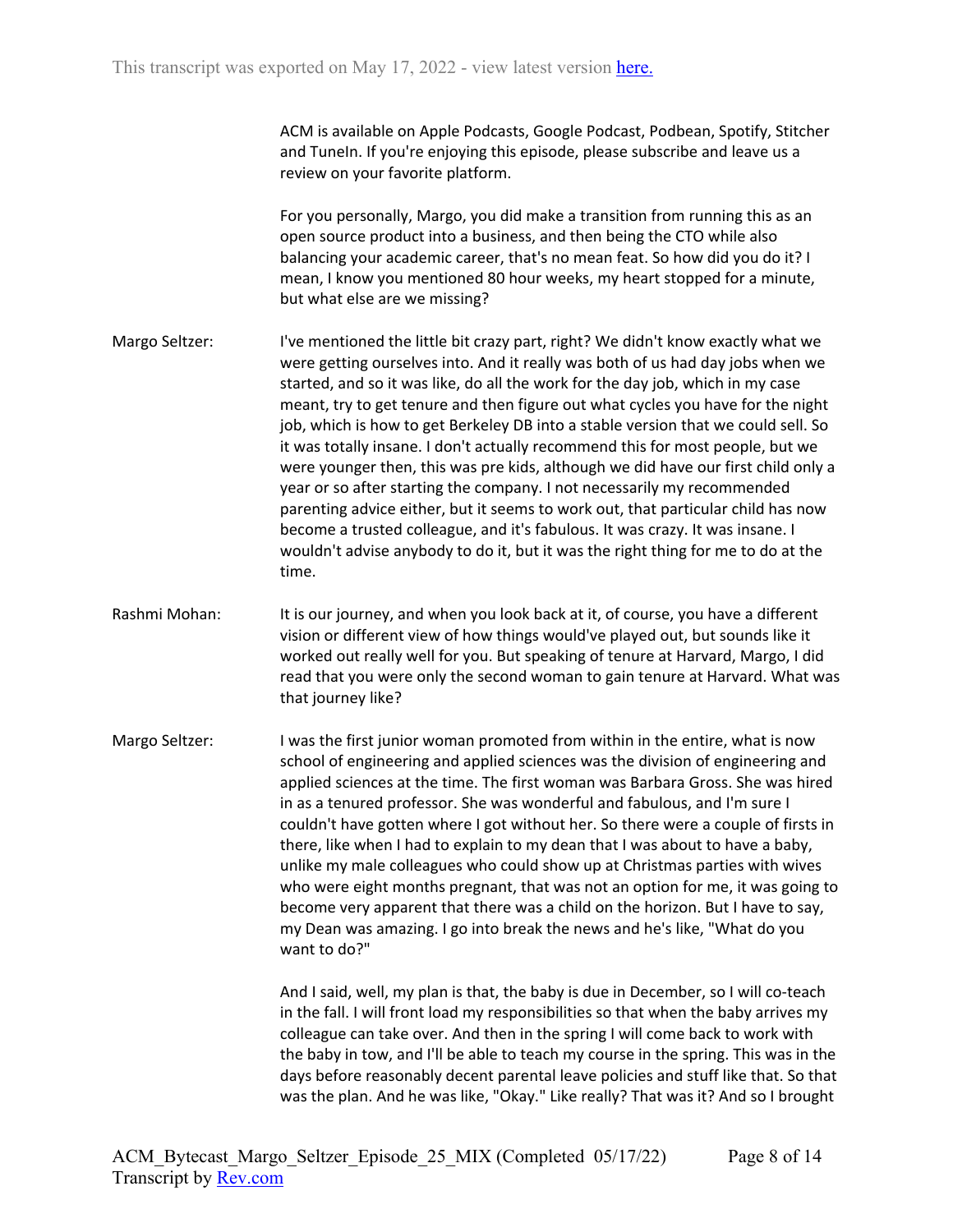a baby to work for nine months and my colleagues for the most part were amazing and wonderful.

There were several moments where colleagues just said the right thing, and I cannot emphasize enough how important it is for senior people to say the right thing. And so the two that really stick in my head, one was Barbara Gross, who was running a faculty search. We were a tiny department and she was looking for people to go out to dinner with candidates, and I said, "Look, I'm happy to do it, but the little guy is going to be in tow." And she said, "Well, that's fine, because we wouldn't hire anybody for whom that was a problem." And it was like, "Wow, okay. That's really cool."

And then I'll never forget the other one, Michael Rabin was my esteemed colleague Turing Award winner, awesome person. And when my son was four weeks old, I decided that I would venture into Cambridge and have lunch with my colleagues, I mean, casual lunch, nothing official. So I walk into the room and it's all the people I feel comfortable with. And so I'm not stressing about the like, oh my God, do I breast feed in front of like, what happens? And so I fed the kid beforehand anyway, and I get in there and it's all the people I feel comfortable with, the other junior faculty and Barbara was there.

And then Michael walks in, and of course, 30 seconds later, my son starts to indicate that he is hungry, and mentally I'm going through the like, do I leave and excuse myself? Do I wrap blankets around my head and body so I can... What do I do here? And I thought, if I'm bringing the kid to work, this is going to keep coming up, so we're just going to feed the kid. So I had my lunch, he had his, and is relieving, Michael stops me and he says, "What are your plans for next term?" And I'm thinking to myself like, oh my God, here we go. And I said, "Well, actually I'm going to bring the baby to work." And he's like, "Oh, that's wonderful. You'll be able to be with him, and we'll still have you back."

And I was speechless and grateful and a little choked up if you can hear. And I actually got to tell Michael that story recently, he has long since retired, but I was visiting him in Jerusalem and I made it a point to tell him just what a huge, huge impact that had. So the message to all you, senior people out there is that, your words matter a lot. And judgemental ones will devastate your junior colleagues, and supportive ones will be remembered 25 years later.

Rashmi Mohan: Honestly, Margo, the way you describe it sounds like a dream, at least for most women out there. It is a real struggle, and the challenges that we face are just not those that our male colleagues might face, especially when you're talking about feeding the baby, taking the baby with you. There's just not any way that a partner could do some of those things. But, what I love the most is that you've taken those experiences in your life and really... And maybe this was something that you always believed in, but you also have taken it to actually be a huge proponent of inclusivity. I've heard some of your talks around, you're challenging your colleagues to exercise that muscle and really create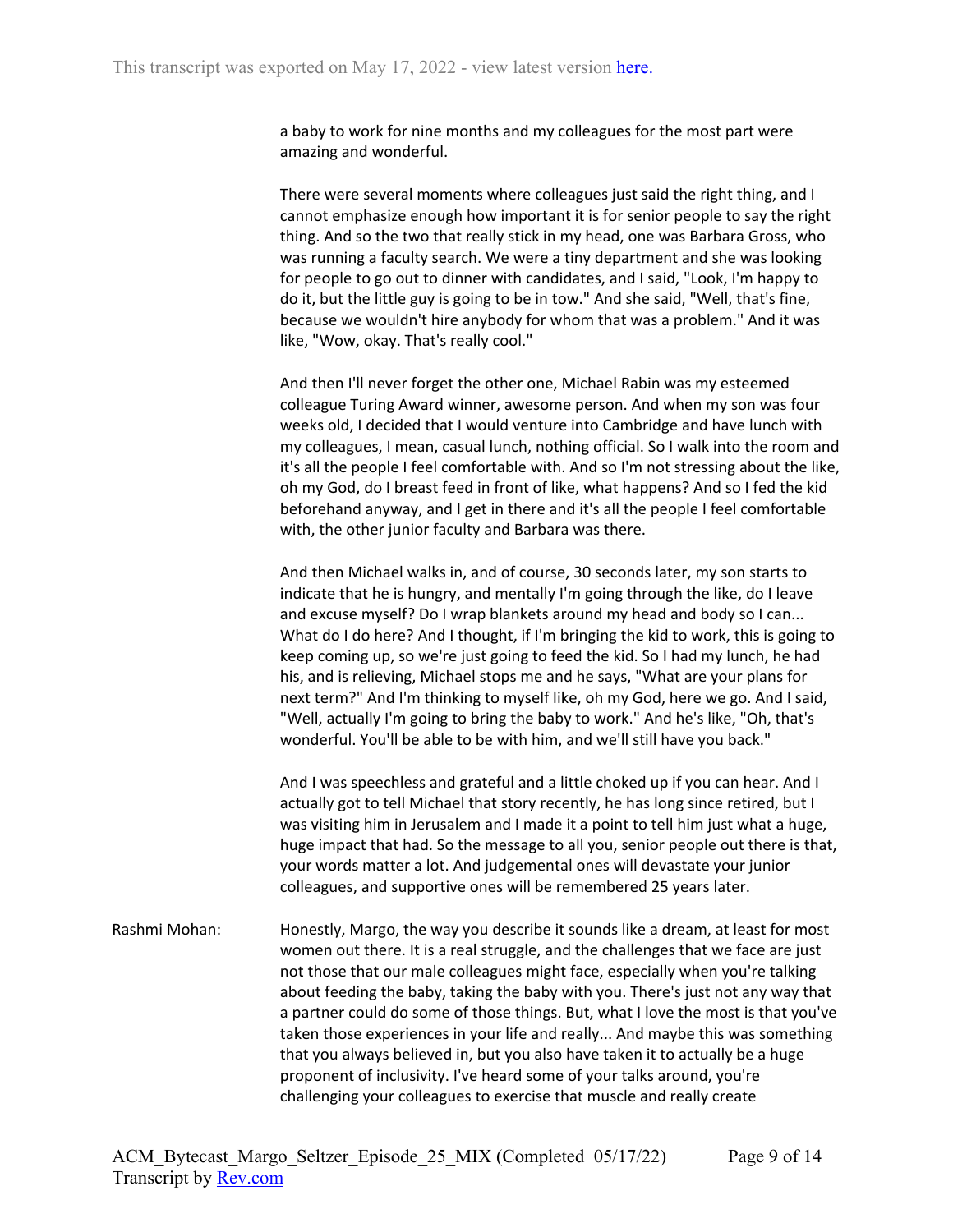environments that are inclusive of all kinds of diversity. Would you like to share some more about that? I've heard it, but I would love for our listeners to hear more.

Margo Seltzer: So I guess not everyone had the same experience I had, and I think it's really important to make that clear. There were individuals who were truly, truly supportive of me, and for whom I will be, forever grateful. That doesn't necessarily mean that institutional support exists and that institutions are necessarily supportive of people. So I have junior colleagues who spent their pre-tenure years in the same institution and had very different experiences. And personally, I tried to be the person who was there to support them, and I have watched kids for some of my colleagues when they had to teach.

> I had colleagues whose children were the same age as mine, and I would take them out and do things so that my colleague get work done. I don't think we've solved the problem, so there's all the data, women are still doing more of the service work than our male colleagues, too many of my male colleagues use their paternity leaves to do startups. There are huge problems, and it's hard to give up privilege, I get that, at the same time, it's even harder to not have the privilege. And I think we all need to acknowledge the privilege that we get, and be grateful for it while at the same time, trying to pass that privilege along to the folks who might not be getting it. I don't think we're yet at a point where we do that really well.

- Rashmi Mohan: I agree with you, and I think that's an incredibly powerful statement that you made. It is hard to give up privilege. We all have privileges in different ways, it is hard to give up, but to constantly sort of examine and make sure that you are aware of those and making sure that you're putting out a fair playing ground for everybody is so critical. Is there something that both organizations, whether that's in academia or in industry can do culturally to actually improve this? Any thoughts that you might have that you feel has worked?
- Margo Seltzer: Well, I'm sure hope we can because otherwise we're in pretty dire situation.
- Rashmi Mohan: [inaudible 00:31:20].
- Margo Seltzer: I think the first thing is acknowledging when we mess up, and being able to say, wow, we messed up. And I think that is the first thing that most institutions are totally incapable of doing. In establishing a new lab at UBC, I actually got a chance to build culture from the ground up, and I did it intentionally and thoughtfully. My former colleague, Radkan Paul, who is now at Princeton University had a bunch of great resources about how she did that in her group and I borrowed heavily from her resources. Uri Alon has materials on how to nurture scientists. I created an environment where the culture and the way we interact is as important as the research we do, and we try to have really open conversations about it.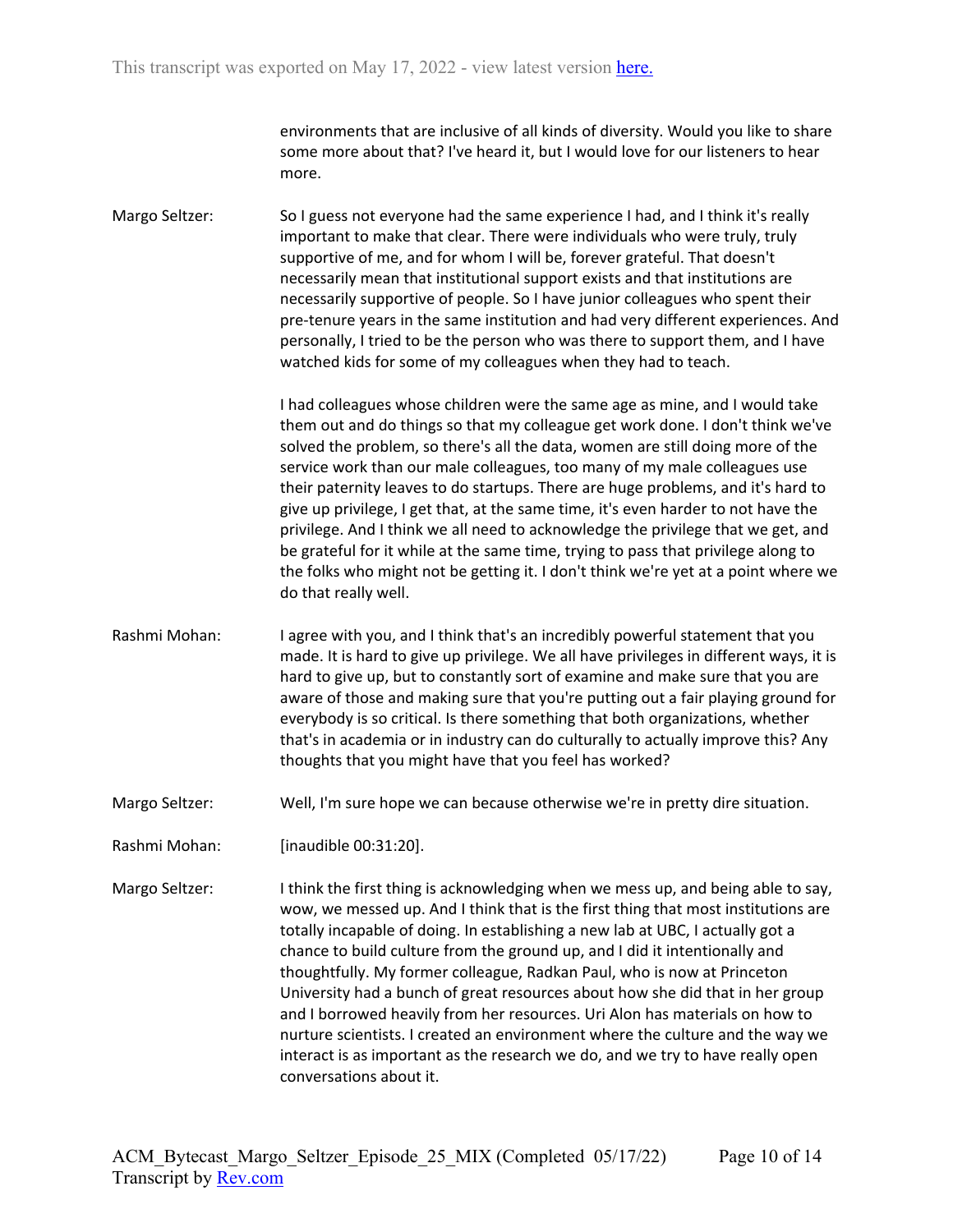So for example, a year ago, I was on the Turing Award selection committee, and unbeknownst to us, we ended up honoring someone who had made very, very hurtful statements, particularly towards Iranian students. And I happened to have pretty much all my new students were Iranian and I had, I believe, four graduate students. And when this came out, I was mortified and embarrassed and felt terrible. And rather than just going and sticking my head in the sand, I reached out to every single one of both, not only my students of Iranian descent, but also any of the other students in the lab, and I said, "Look, this is happening, I can only imagine how terrible it feels. What can I do?"

And I don't know many other people who took the time to do that, but I think it's that kind of empathy, a word we don't use in computer science very often, unless you're designing user interfaces, but actually thinking about what it feels like to be the underrepresented, the minority that discriminated against. I have had comments that I am 100% sure were made in jest, but have cut my students to the bone. And I think we can't expect ourselves to be perfect, but we need to hold ourselves to higher standards and we need to take responsibility when we mess up. And I think that combination of transparency and humility are really essential. And I feel like both of those are in somewhat short supply in our field.

- Rashmi Mohan: I think that's, just to highlight again, acknowledging when we make a mistake, and asking what we can do better. I know those two things that you mentioned are so valuable and can really make a difference in the life career journey of anybody who is in that situation where they're not the sort of the stronger group. Talking about life lessons, Margo, one of the other life lessons I heard when I was listening to some of your talks was when you said, something that you took away was, it's all my fault. When I first heard that I was like, how does this play out? I heard it, I thoroughly enjoyed what you said after, but I'd love to hear from you. How did that come about?
- Margo Seltzer: I believe that came about after one particular semester where I had just taken on too much and I was burned out at the end and I was trying to figure out how to take that control of my life. And what I realized is that, I am in a privileged position to a large extent, in that, I do have control over what I do and don't do. Now, not everyone does. So I hopefully will have time to come back to that. But I certainly do. And so the mantra, it's all my fault, is really designed to remind myself that I can say, no. And so it was really about prioritizing things I was willing to say no to and things I wasn't. And for me, things that were simply to bolster my prestige or ego or standing were much less valuable than things that were directly going to help my students.

And so even today, when I am stressed out and overworked beyond belief, the one category of request that I never say no to is from a student. Like, I need to talk to you, when uttered by a student is an imperative. We need you to do this thing that'll be really good on your resume. That is not an imperative. And I've been trying to also inculcate in my junior colleagues like, what are really good uses of their time and what are not good uses of their time. Because as a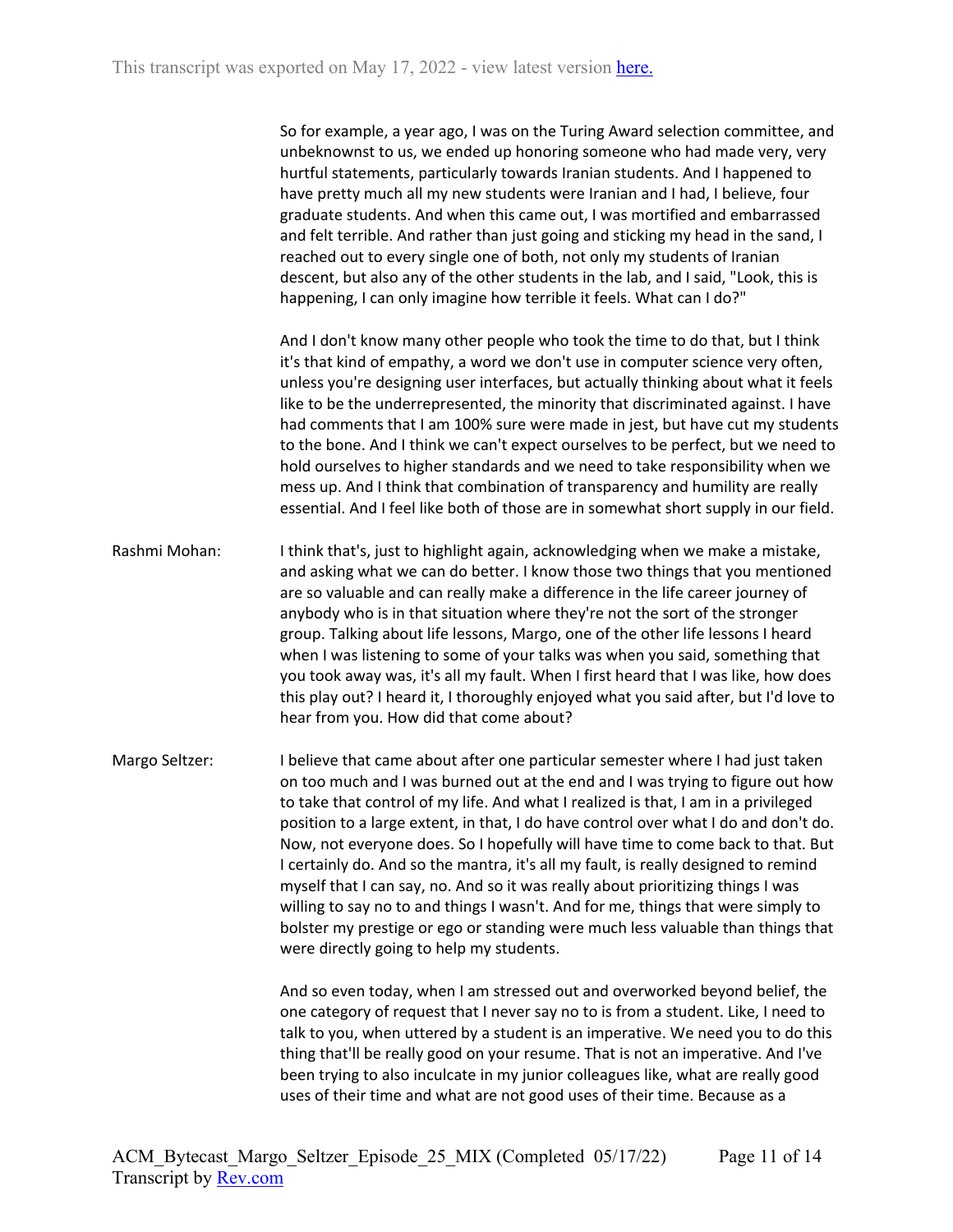community, we are horrible at just asking people to give time for things that are really not very good for them when they are junior faculty. And many of the junior faculty are like, well, but I'll get to know people and do this. It's like, no, not this way, there are better ways.

It's all my fault means, when you have agency and can make decisions about how you're spending your time, then you should use that agency to make smart decisions. Now, when you don't have agency, then it's a whole different story. And the reality is that, one of the major causes of stress is when you can't control your surroundings. And I think in our profession, even if you are someone who can't control your surroundings, you are still privileged because we are in a profession where there are jobs and we are in high demand. And if your job is too stressful, you do have the one option of going and finding another one. And I think sometimes that's such a big leap that we don't realize that it might be the right solution.

Rashmi Mohan: And when I was listening to you talk about this and what you just mentioned as well, I think what is really powerful and stands out is that, it really takes away the helplessness, it puts you in control of the situation to say, if it's my fault, then I can actually fix this and I can actually make these decisions. Hard as they may be, like you mentioned, it's not always easy to make these really difficult decisions, but at least it is a choice that we have. And you're right, I mean, in our industry, we do have a lot more choice, it's not just about comparison to other industries, we definitely have it a little bit better in terms of just the ability to choose how we work and what we work on. I wanted to definitely talk about your passion for soccer. I heard about that in so many different forums, please share with us, why is it such a... Where did that develop and what have you been doing with it?

Margo Seltzer: That's great. I can actually pinpoint it to a couple of key moments. I did not grow up playing soccer, I worked for a company my, let's see, this was a third year out of graduate school. I worked for Stratus computer and there were a bunch of people who got together to play soccer and it was the young folks. And so I wanted to socialize, and so I started playing and I discovered that the sport was kind of fun. I'm not particularly wonderful at it, but it was fun. And so I went and I found a women's team in 1985, I think. I joined this women's soccer team, Charles River Women's Soccer Club, and I played with them between 1985 and 2018 when I moved here, except for my... They gave me a five year leave to go to graduate school.

> I got to experience what it was like to have a large group of women friends, which as a computer scientist, I had really never experienced and Charles River or the Chucks as we like to call ourselves were amazing. And these are some of my closest friends still and they were my tribe. And when I got tired of working in the male dominated field, that was computer science, I had these women to support me and we've, I like to tell people we've been through births and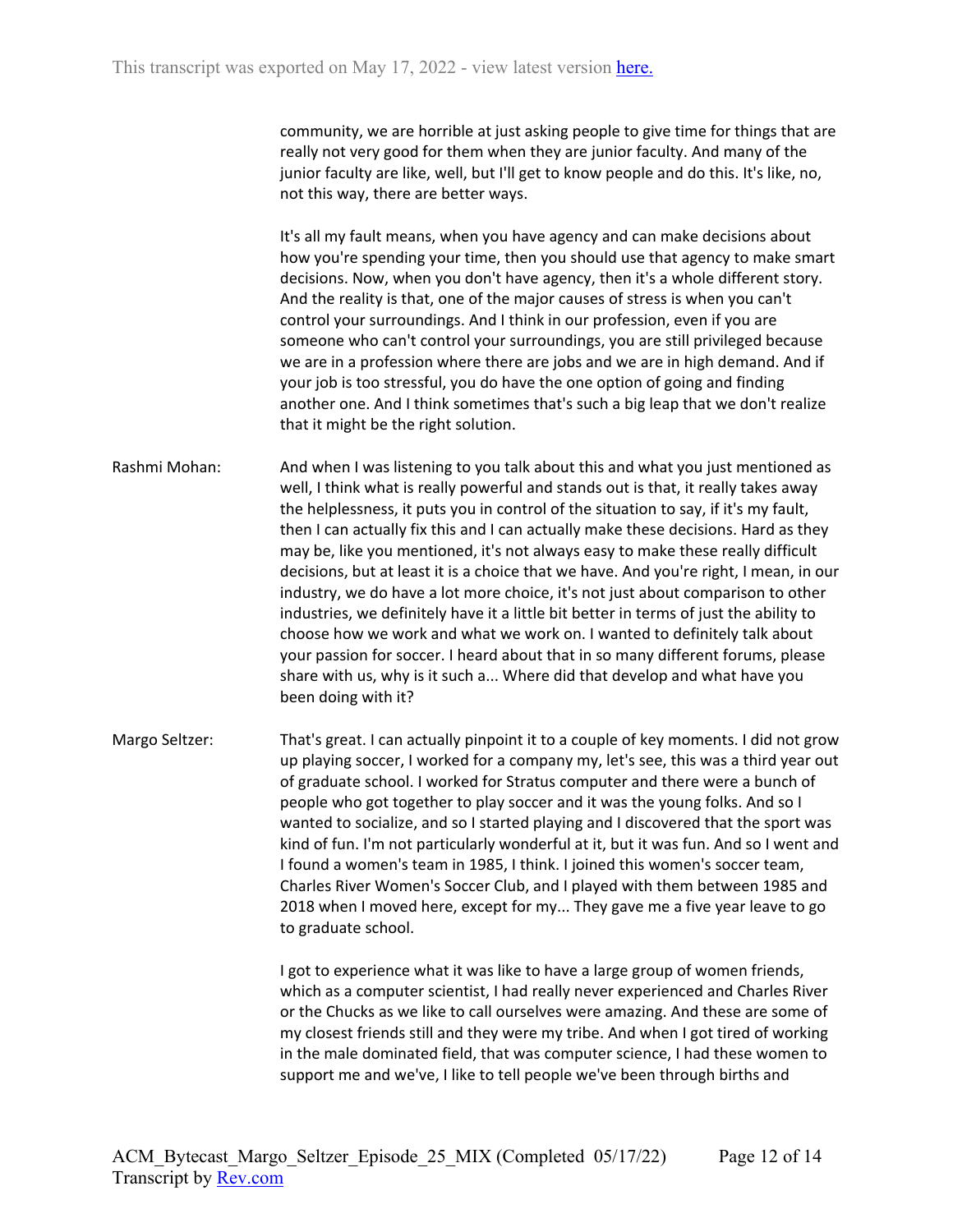deaths and marriages and divorces and everything in between. So that was how I got into soccer.

Now, the real passionate fandom I can trace back to when the Women's World Cup came to the US in 1999, I got tickets to a game in Foxborough and I'd never been a huge spectator sport person, because I didn't really get it, because most spectator sports were like people who looked nothing like me. And I was standing at the game, and the US women took the field, and there was this wave that rolled over me. It was like, oh my God, these are people like me. I mean, they're way better than I am of course, but they're doing something I really enjoy at a level that is amazing.

And it was a transformative moment. Now, because this happened in the middle of the World Cup, I of course did not have tickets to go to that amazing final that we all remember, but I did decide that, this was my thing. And so when inadvertently the World Cup came back to the US in 2003, I bought tickets to the final and the semi-final, and I took my women's soccer loving son with me and we had the weekend of a lifetime. And ever since then, except for the, I think 2007 was in China, I did not go there, but ever since then, the World Cup has just been a thing that I do increasing fervor over the past decade. So the last two World Cups I've basically caught every US game.

I tried to catch most of the Canada games last time and was a little thwarted because they got eliminated sooner than they were supposed to. But I got up at 5:00 in the morning to watch the USA Canada game, knowing that, regardless of the outcome, I was going to be pretty happy. I'm really excited with how the Canadian women have been doing this year, I think it's amazing. So I had a soccer team in Vancouver before I had an apartment. And the Strikers, which are my local team, are every bit as wonderful as the team I had in Boston. I sadly out commission at the moment, because I'm waiting to get my second hip replaced, but fully expect to be back on the field about a year from now.

- Rashmi Mohan: That's wonderful. And your passion just comes through shining, so we wish you well, we hope that you're back on the field and enjoying the game very soon. This has been an incredible conversation, Margo. For our final bite, I'd love to know, what are you most excited about in the field of systems or the research that you're doing over the next five years?
- Margo Seltzer: That's a really hard question. I mean, realistically, what I am personally most invested in is seeing my three junior colleagues that we've just hired do amazing things, and I don't care exactly which amazing things they do, but I'm really most invested in making sure that I can provide the support that they need to get started. And then also to really graduate my first cohort of PhDs from UBC, and those are likely to be in areas of storage and information systems and networking. And so I will continue to work there and support them so that they can go on and do awesome things.